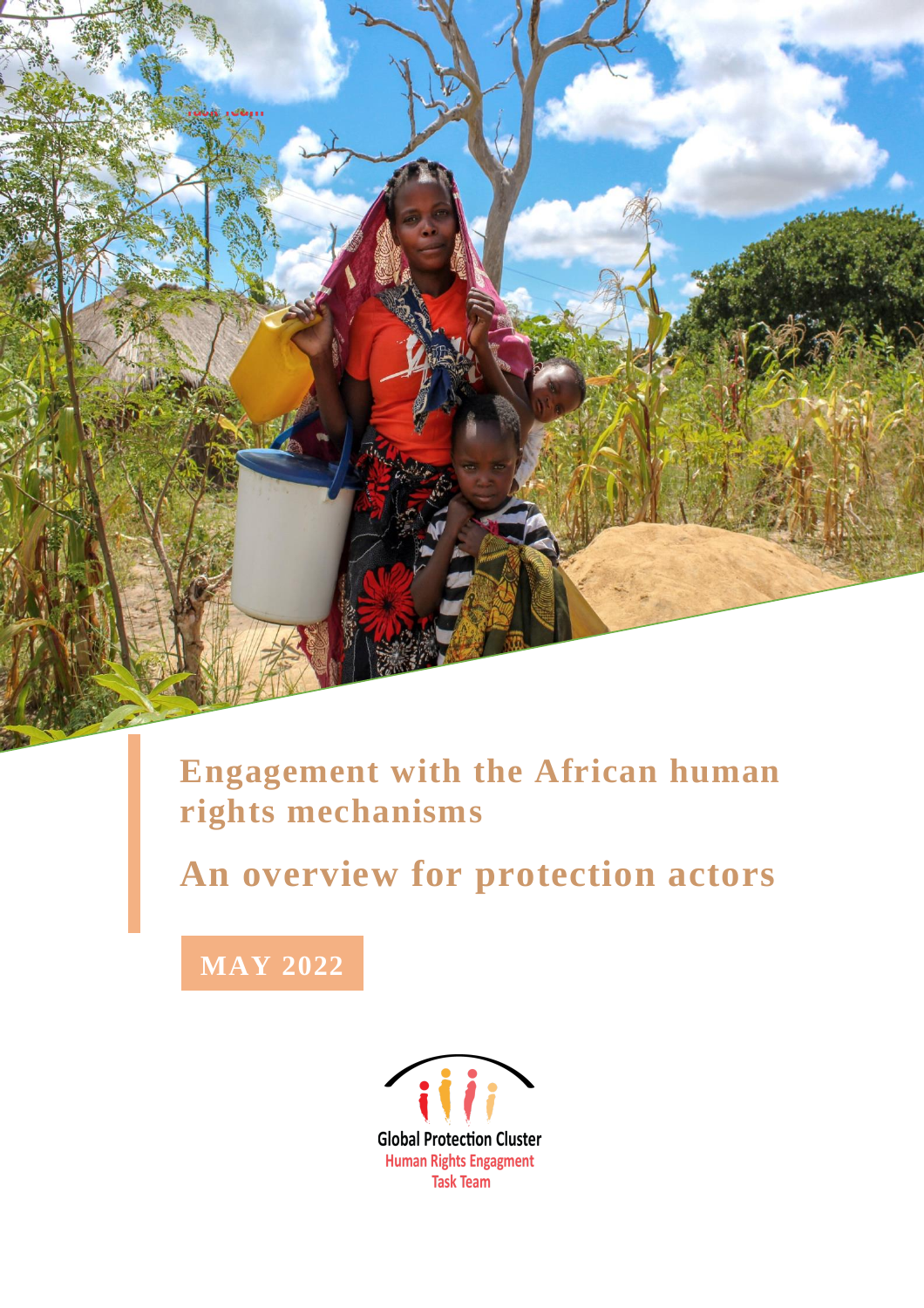# **Introduction**

This overview is intended to be a resource for Protection Clusters and other protection actors with an interest in engaging with the African Human Rights mechanisms. The African human rights system has been established by the [African Union,](https://au.int/en/) a continental organization with 55 members. The main regional human rights instrument is the [African Charter on Human and Peoples' Rights,](https://www.achpr.org/legalinstruments/detail?id=49) which recognizes collective rights as linked to individual rights, socio-economic rights and the rights to self-determination and does not allow for derogations.<sup>1</sup>

### The African Commission on Human and Peoples' Rights (ACHPR)

The [African Commission on Human and Peoples' Rights,](https://www.achpr.org/home) also known as the "Banjul Commission", was established in 1986 by the [African Charter on Human and](https://www.achpr.org/legalinstruments/detail?id=49) Peoples' Rights and consists of 11 members elected by the AU Assembly from experts nominated by the state parties to the Charter. The Commission meets twice a year in ordinary sessions. It sits in Banjul, the Gambia. The ACHPR is mandated to:

- Carry out sensitization, public mobilization and information dissemination on the protection of human rights through seminars, symposia, conferences and missions.
- Ensure protection of human and peoples' rights through its communication procedure, friendly settlement of disputes, state reporting (including consideration of NGOs' shadow reports), urgent appeals and other activities of special rapporteurs and working groups and missions;
- Interpret the provisions of the Charter upon a request by a state party, organs of the AU or individuals.

The Commission can exercise its jurisdiction over all States that have ratified the African Charter on Human and Peoples' Rights. All AU Member States, except for Morocco, have ratified the Charter.

#### **How does the ACHPR protect human rights?**

**State reports:** One of the most effective means by which the Commission can ensure the promotion and protection of human and peoples' rights is through the State reporting procedure. According to article 62 of the Charter, States parties submit an initial report two years after the Charter entered into force, and then [periodic reports,](https://www.achpr.org/statereportsandconcludingobservations) due every two years, detailing the legislative and other measures taken by that State to give effect to the African Charter. Th[e 42 States](https://au.int/sites/default/files/treaties/37077-sl-PROTOCOL%20TO%20THE%20AFRICAN%20CHARTER%20ON%20HUMAN%20AND%20PEOPLE%27S%20RIGHTS%20ON%20THE%20RIGHTS%20OF%20WOMEN%20IN%20AFRICA.pdf) that have ratified the **[Protocol to the African Charter on Human](https://www.maputoprotocol.up.ac.za/images/files/home/Protocol%20to%20the%20African%20Charter%20on%20Human%20and%20Peoples)  [and Peoples Rights on the Rights of Women in Africa,](https://www.maputoprotocol.up.ac.za/images/files/home/Protocol%20to%20the%20African%20Charter%20on%20Human%20and%20Peoples) known as the Maputo Protocol, have also an obligation to submit a report on the implementation of the rights enshrined in the Protocol. Th**e report must have a Part A that reports on the rights in the African Charter and then a Part B that deals with the rights in the Maputo Protocol. Similarly, States that have ratified the [African Union Convention for the](https://au.int/sites/default/files/treaties/36846-treaty-kampala_convention.pdf)  [Protection and Assistance of Internally Displaced Persons in Africa \(Kampala Convention\)](https://au.int/sites/default/files/treaties/36846-treaty-kampala_convention.pdf) (the Kampala Convention) must report on the measures they have taken to give effect to it whenever they present their reports under article 62 of the African Charter.<sup>2</sup> National Human Rights Institutions (NHRIs), Civil Society Organizations (CSOs) and Non-governmental organizations (NGOs) can contribute to the examination of the periodic reports and submit their contributions, including shadow reports, to the Commission's Secretary at least 60 days prior to the date fixed for the examination of the report. These contributions provide the Commission with a complete and more accurate picture of the state of implementation of human rights provisions. The State reporting procedure has several advantages: it provides the opportunity to establish a dialogue between the Commission, States parties and CSOs. It further provides tools for civil society to monitor the implementation of the African Charter at national levels and it allows information to be shared amongst states themselves and amongst CSOs.

<sup>2</sup> For more information for CSOs on the Kampala Convention, please see: Training Manual for Civil Society Organizations on the Kampala Convention and its Model Law developed by the Norwegian Refugee Council and available here: [https://www.globalprotectioncluster.org/wp-](https://www.globalprotectioncluster.org/wp-content/uploads/Training_Manual_CSO_KampalaConvention_April2019-1.pdf)

[content/uploads/Training\\_Manual\\_CSO\\_KampalaConvention\\_April2019-1.pdf](https://www.globalprotectioncluster.org/wp-content/uploads/Training_Manual_CSO_KampalaConvention_April2019-1.pdf)

<sup>1</sup> <https://www.achpr.org/mfoac>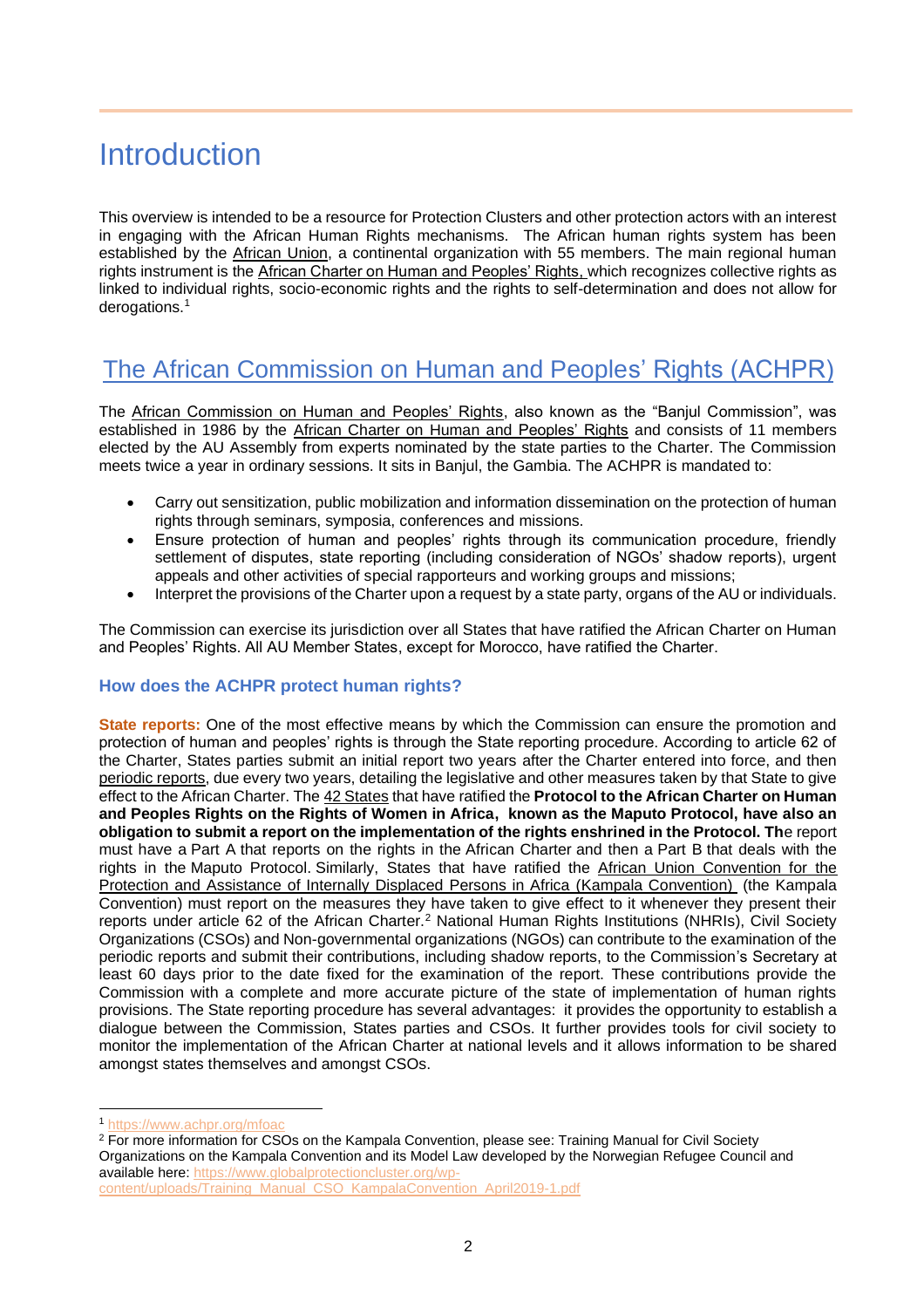**Individual complaints**: The African Commission is mandated to receive and consider complaints alleging human rights violations by State Parties to the African Charter. These complaints are known as [communications](https://www.achpr.org/communicationsprocedure) which can either be inter-state communications (submitted by one or more States against another one or more States) or individual communications submitted by an individual, group of individuals or an organization (CSO and NGO) against a State or group of States. The communications pass through a process that culminates in a decision adopted by the Commission, which is also known as Recommendation. Communications can have several advantages: they represent an opportunity for victims of human rights violations to seek remedies and they provide the Commission with the opportunity to interpret the provisions of the Charter and set standards.

**Special mechanisms**: The African Commission has three kinds of Special Mechanisms which respond to specific human rights concerns: the working groups, the committees and the Special Rapporteurs. The commission establishes the mandate and the terms of reference for each special mechanism. At each ordinary session, each special mechanism presents a report on its work

- *Working groups*: [Working groups](https://www.achpr.org/specialmechanisms) are primarily mandated to develop guidelines on the protection of specific rights. Those guidelines may later serve as the basis for draft conventions and protocols. These working groups are on: indigenous peoples/communities in Africa; on Economic, Social and Cultural Rights in Africa; on the death penalty; on specific issues relevant to the work of the African Commission; on the rights of Older Persons and People with disabilities, and on extractive industries and human rights violations in Africa. Working groups can also conduct fact-finding missions;
- *Committees*: There is a [Committee for the Prevention of Torture](https://www.achpr.org/specialmechanisms/detail?id=7) to promote the implementation of the Robben Island Guidelines for the prohibition and prevention of torture in Africa; a Committee on the Protection of the Rights of People Living with HIV; and a Study Group on Freedom of Association.
- *Special Rapporteurs*: the [Special Rapporteurs,](https://www.achpr.org/specialmechanisms) who are individual Commissioners holding a specific mandate to advance human rights in a specific thematic area. They also seek and receive information relevant to the thematic area from stakeholders including governments as well as CSOs and NGOs. The Special Rapporteurs' mandates cover: Extra-judicial, Summary or Arbitrary Execution; Freedom of Expression and Access to Information; Human Rights Defenders; Prisons and Conditions of Detention; Refugees, Asylum Seekers, Migrants and Internally Displaced Persons; and Rights of Women in Africa.

For the work of protection actors in the field, the mandate of the Special Rapporteur on Refugees, Asylum Seekers, Internally Displaced Persons and Migrants in Africa, established in 2004, is of particular relevance. The SR is mandated to:

- Seek, receive, examine, and act upon the situation of refugees, asylum seekers and internally displaced persons in Africa;
- Undertake studies, research and other related activities to examine appropriate ways to enhance the protection of refugees, asylum seekers, and internally displaced persons;
- Undertake fact-finding missions, investigations, and visits to refugee camps and camps for internally displaced persons;
- Assist Member States of the African Union to develop appropriate policies, regulations and laws for the effective protection of refugees, asylum seekers, and internally displaced persons;
- Cooperate and engage in dialogue with Member States, National Human Rights Institutions, relevant intergovernmental and non-governmental bodies, international and regional mechanisms;
- Develop and recommend effective strategies to better protect rights;
- Raise awareness and promote the implementation of the UN Convention on Refugees of 1951 as well as the OAU Convention Governing the Specific Aspects of Refugees Problems in Africa; and
- Submit reports at every ordinary session of the African Commission on the situation of refugees. asylum seekers and internally displaced persons in Africa.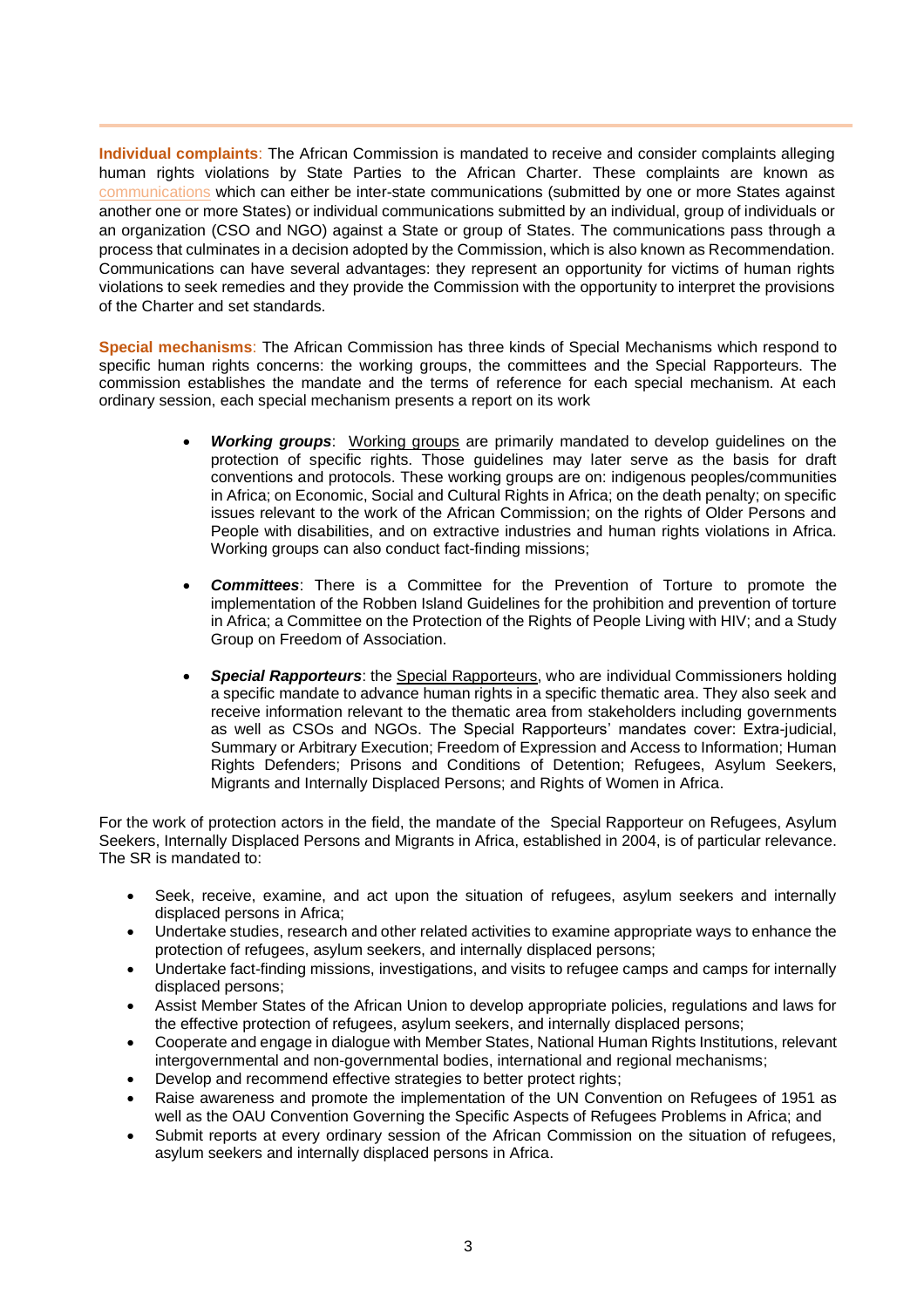#### **How can you engage with the ACHPR?**



### The African Court on Human and Peoples' Rights

The [African Court on Human and Peoples' Rights](https://www.african-court.org/wpafc/) was established as a legal entity in 1998 by the Protocol [to the African Charter on Human and Peoples' Rights,](https://au.int/en/treaties/protocol-african-charter-human-and-peoples-rights-establishment-african-court-human-and) which entered into force in 2004 and it is ratified by 33 States<sup>3</sup> of the AU. It is composed of 11 judges and sits in Arusha, Tanzania. While the African Commission has jurisdiction over a State automatically once the State ratifies the African Charter, the African Court acquires jurisdiction over a State only if it has ratified the Protocol. The Court was established to complement and reinforce the functions of the Commission. Its objective is to enhance the protective mandate of the Commission by strengthening the human rights protection system in Africa and ensuring respect for and compliance with the African Charter, as well as other international human rights instruments, through judicial decisions.

### **How does the African Court on Human and Peoples' Rights protect human rights?**

To implement its human rights mandate, the African Court on Human Rights can exercise a contentious jurisdiction and an advisory jurisdiction. Under its contentious jurisdiction, as set out by article 3 of the Protocol, the African Court can adjudicate cases and disputes concerning the interpretation and application of the African Charter, the Protocol of the African Court and other relevant human rights instruments, including the Kampala Convention. Its decisions are legally binding. Under article 4, the Court is given an advisory jurisdiction, meaning that the Court has competence to issue an opinion on any legal matter touching on the Charter or any other relevant human rights instrument, provided that the subject matter of the opinion is not related to a matter being examined by the Commission.

**Individual complaints**: Under its contentious jurisdiction, the African Court can receive complaints from individuals and NGOs, either directly or indirectly. However, there are significant requirements to submit a complaint, which make the opportunity to seize the Court challenging and drastically limit the number of cases that can be submitted to the Court. NGOs can submit a complaint alleging human rights violations directly to the African Court only if they are registered with [observer status](https://www.achpr.org/ngos) before the Commission. Moreover, for individuals and NGOs to submit a case directly to the Court, the State against which the complaint is brought must have made a specific declaration under [article 34\(6\)](https://www.african-court.org/wpafc/declarations/) of the Protocol. As of April 2022, only 8 States<sup>4</sup> have accepted the competence of the Court according to its Art. 34 (6). NGOs and UN entities can also submit complaints indirectly through the ACHPR, which decides whether to refer the case to the Court or not. The advantage of the indirect route is that organizations do not need to have the observer status with the Commission to initiate communications before the African Commission that could result in a case before the African Court.

<sup>3</sup> Algeria, Benin, Burkina Faso, Burundi, Cameroon, Chad, Cote d'Ivoire, Comoros, Congo, Gabon, Gambia, Ghana, Guinea-Bissau, Kenya, Libya, Lesotho, Mali, Malawi, Madagascar, Mozambique, Mauritania, Mauritius, Nigeria, Niger, Rwanda, Sahrawi Arab Democratic Republic, South Africa, Senegal, Tanzania, Togo, Tunisia, Uganda, and Republic of Congo.

<sup>4</sup> Burkina Faso, Gambia, Ghana, Guinea-Bissau, Mali, Malawi, Niger and Tunisia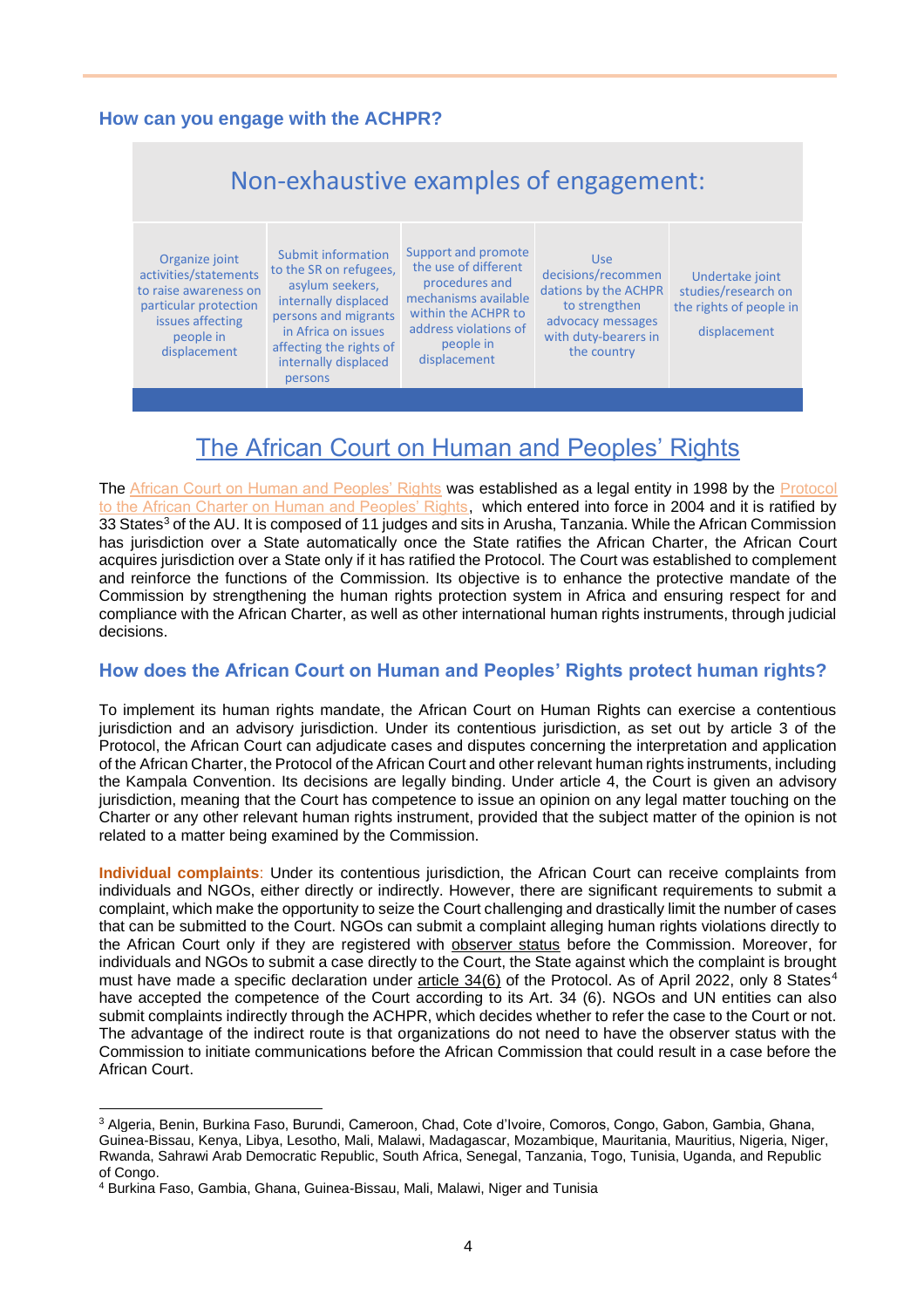### The African Committee of Experts on the Rights and Welfare of the Child (ACERWC)

The [African Charter on the Rights and Welfare of the Child](https://au.int/en/treaties/african-charter-rights-and-welfare-child) (ACRWC) established the African Committee of [Experts on the Rights and Welfare of the Child.](https://www.acerwc.africa/) It comprises of 11 members and meets twice a year in ordinary sessions of 10 days maximum. It sits in Addis Ababa, Ethiopia. The ACERWC is mandated to promote and protect the rights enshrined in the African Charter on the Rights and Welfare of the Child, monitor its implementation and interpret its provisions.

### **How does the ACERWC protect human rights?**

**State reports**: Similarly to the ACPHR, the Committee ensures that the rights in the ACRWC are respected through a reporting procedure, where States parties to the ACRWC have an obligation to submit an initial report within two years of ratification, and then periodic reports which focus on the implementation of the rights enshrined in the ACRWC every three years. Upon reviewing of the reports, the Committee issues [concluding observations](https://www.acerwc.africa/concluding-observations/) and provides recommendations to the State on implementation of the ACRWC, in many cases including recommendations related to stateless, refugee, asylum-seeking and/or internally displaced children. In line with the Committee's Guidelines for States, their reports should include information on measures taken to:

- Provide access for children to procedures for determining refugee status, taking into account the special needs and rights of children;
- Provide protection and humanitarian assistance to refugee children, children seeking asylum and internally displaced children, including measures to facilitate family tracing and reunification and other protection measures for unaccompanied and separate children; and,
- Cooperate with existing international organizations which protect and assist refugees, asylum seekers and internally displaced persons.

**Investigations:** The Committee can also conduct [investigative missions](https://www.acerwc.africa/follow-up-missions/) when alleged violations of children's rights have been reported in a State Party. Such investigations may be at the Committee's initiative, or upon any matter referred to the Committee. Previous investigations have been conducted in Mozambique, Ethiopia, Zimbabwe and Guinea. The Committee developed detailed [guidelines on the conduct of](https://www.acerwc.africa/wp-content/uploads/2018/07/ACERWC_Guidelines_on_Investigation.pdf)  [investigations.](https://www.acerwc.africa/wp-content/uploads/2018/07/ACERWC_Guidelines_on_Investigation.pdf)

**Communications**: Article 44 of the ACRWC mandates the Committee to receive and address any complaint alleging the violation of the rights of the child or any act or omission that is or may be prejudicial to the rights of the child. Anybody, including children themselves, can bring a communication. The Committee allows for communications to be made by an individual, a group and civil society organizations as long as they are recognized by an AU Member State, the AU or the UN.

**Special mechanisms** The Committee has appointed [10 Special Rapporteurs on thematic areas.](https://www.acerwc.africa/special-rapporeurs/) The roles and responsibilities of the Rapporteurs include, among others, setting standards and developing strategies to better promote and protect children's rights, conducting missions and undertaking various studies as well as cooperating and engaging in dialogue with Member States, NHRIs, international and regional mechanisms, UN Agencies and CSOs. In particular, the Special Rapporteur on Children on the Move, appointed in 2017, is mandated to collect and receive information on the situation of migrant and displaced children and identify the main legislative and policy gaps in the protection of asylum seeker, refugee and displaced children in State Parties.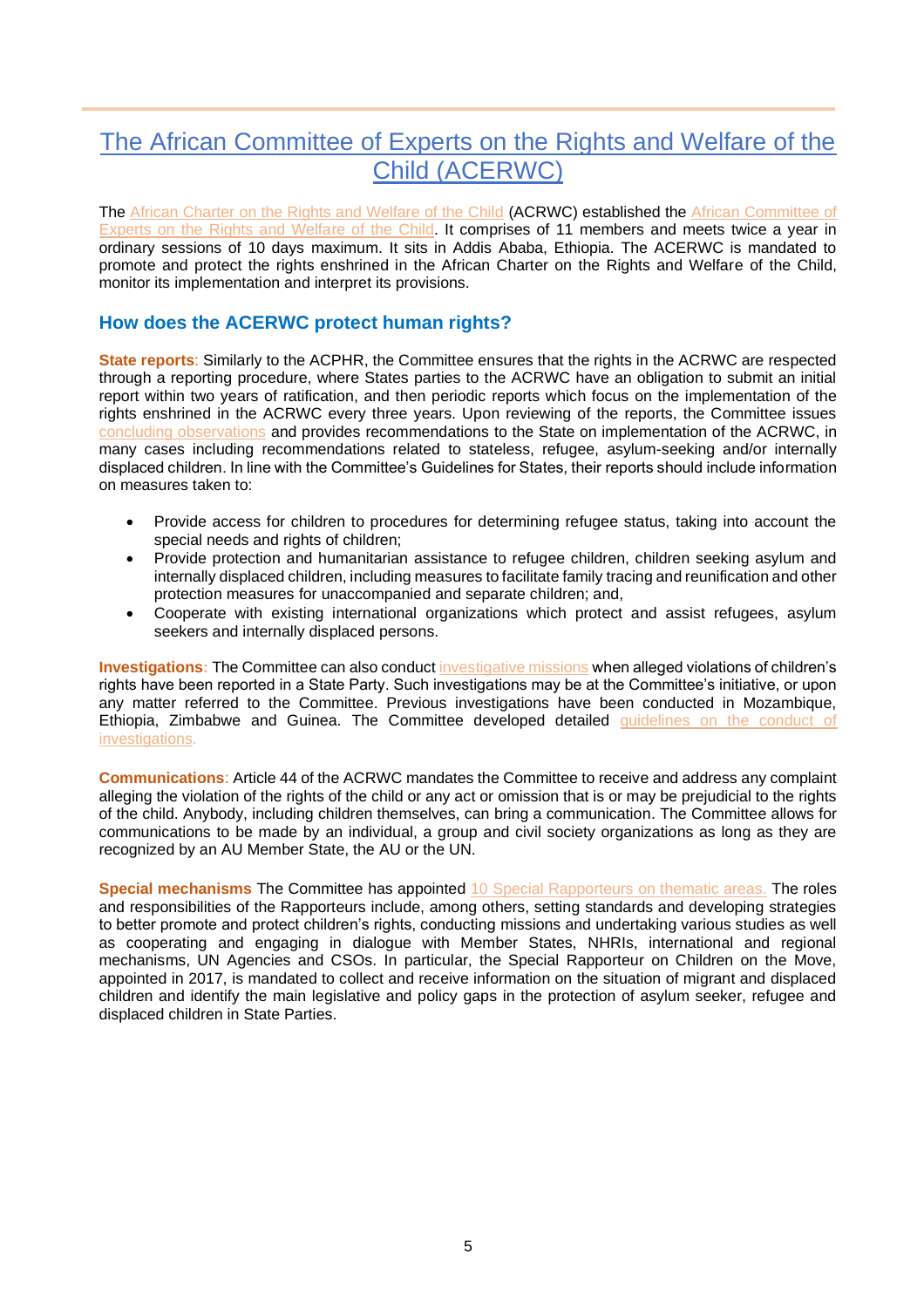#### **How can you engage with the ACERWC?**

# Non-exhaustive examples of engagement:

Provide the ACERWC with briefs on the situation of displaced children on countries whose state party reports will be considered by the Committee.

Disseminate the ACERWC's general comments and decisions on communications to advance the policy and legal frameworks at national and regional levels on children in displacement.